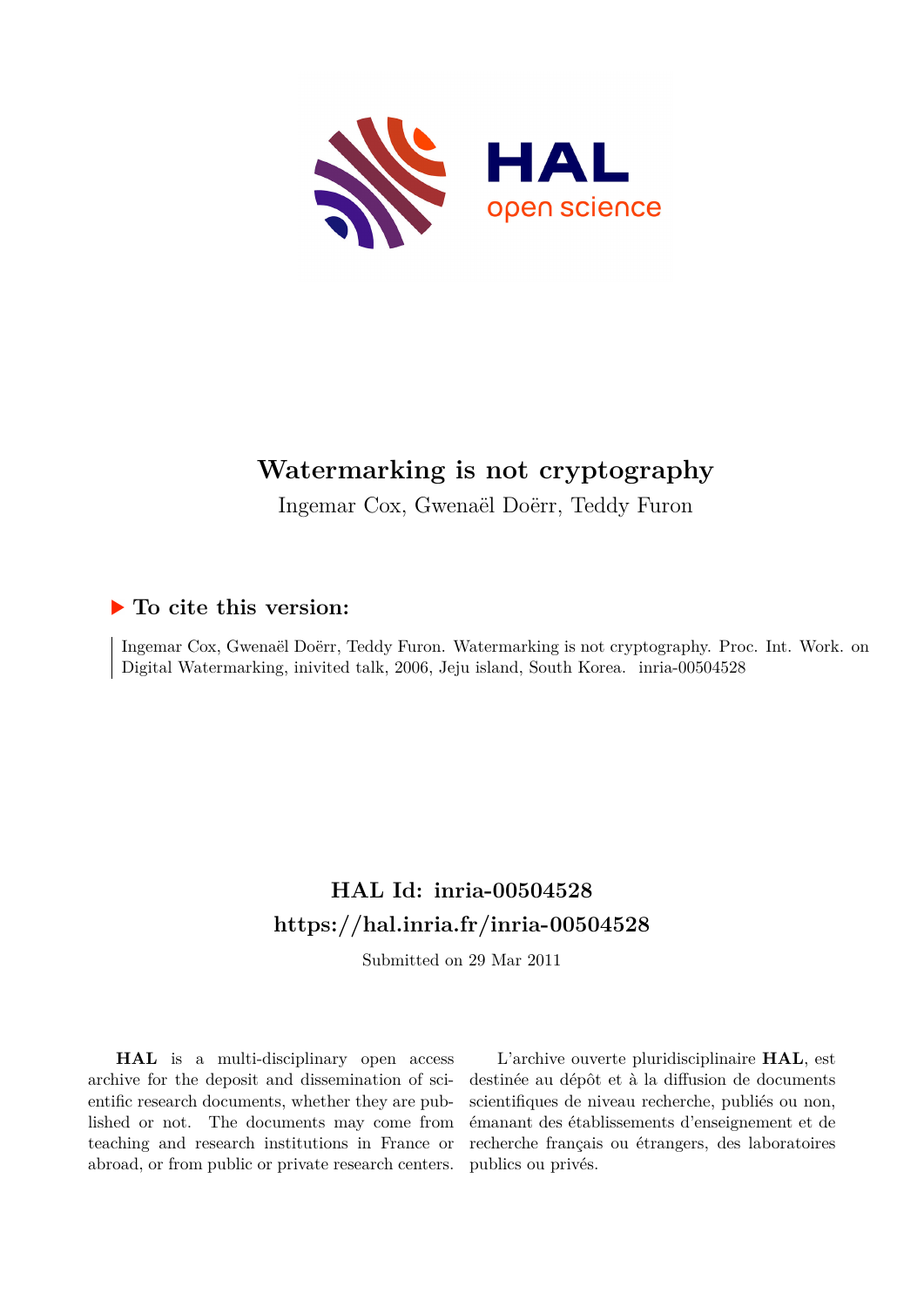# **Watermarking Is Not Cryptography**

Ingemar J.  $\text{Cox}^1$ , Gwenaël Doërr<sup>1</sup>, and Teddy Furon<sup>2</sup>

<sup>1</sup> University College London Adastral Park, Ross Building 2 Martlesham IP5 3RE, United Kingdom *{*i.cox, g.doerr*}*@adastral.ucl.ac.uk http://www.adastral.ucl.ac.uk  $^2$  INRIA / TEMICS Campus Universitaire de Beaulieu 35042 Rennes Cedex, France teddy.furon@irisa.fr http://www.irisa.fr

Abstract. A number of analogies to cryptographic concepts have been made about watermarking. In this paper, we argue that these analogies are misleading or incorrect, and highlight several analogies to support our argument. We believe that the fundamental role of watermarking is the reliable embedding and detection of information and should therefore be considered a form of communications. We note that the fields of communications and cryptography are quite distinct and while communications *systems* often combine technologies from the two fields, a layered architecture is applied that requires no knowledge of the layers above. We discuss how this layered approach can be applied to watermarking applications.

# **1 Introduction**

Digital watermarking has received considerable attention as a complement to cryptography for the protection of digital content such as music, video and images. Cryptography provides a means for secure delivery of content to the consumer. Legitimate consumers are explicitly or implicitly provided with a key to decrypt the content in order to view or listen to it. Unfortunately, not all legitimate consumers are trustworthy and an untrustworthy consumer may alter or copy the decrypted content in a manner that is not permitted by the content owner. However, cryptography provides no protection once the content is decrypted, which is required for human perception. Watermarking complements cryptography by embedding a message within the content. If properly designed, the message remains in the content after decryption and, more importantly, after digital-to-analog and analog-to-digital conversion. By so doing, watermarking can be used to close the 'analog hole'<sup>1</sup>.

<sup>1</sup> Not only must the digital content be decrypted, but it must also be converted to an analog signal in order for a person to see or hear it. This gives rise to the 'analog hole', which refers to the fact that all digital protection is lost at the point of perception. And this analog signal may be re-digitized by an untrustworthy consumer in order to obtain an unprotected digital copy of the content.

Y.Q. Shi and B. Jeon (Eds.): IWDW 2006, LNCS 4283, pp. 1–15, 2006.

<sup>-</sup>c Springer-Verlag Berlin Heidelberg 2006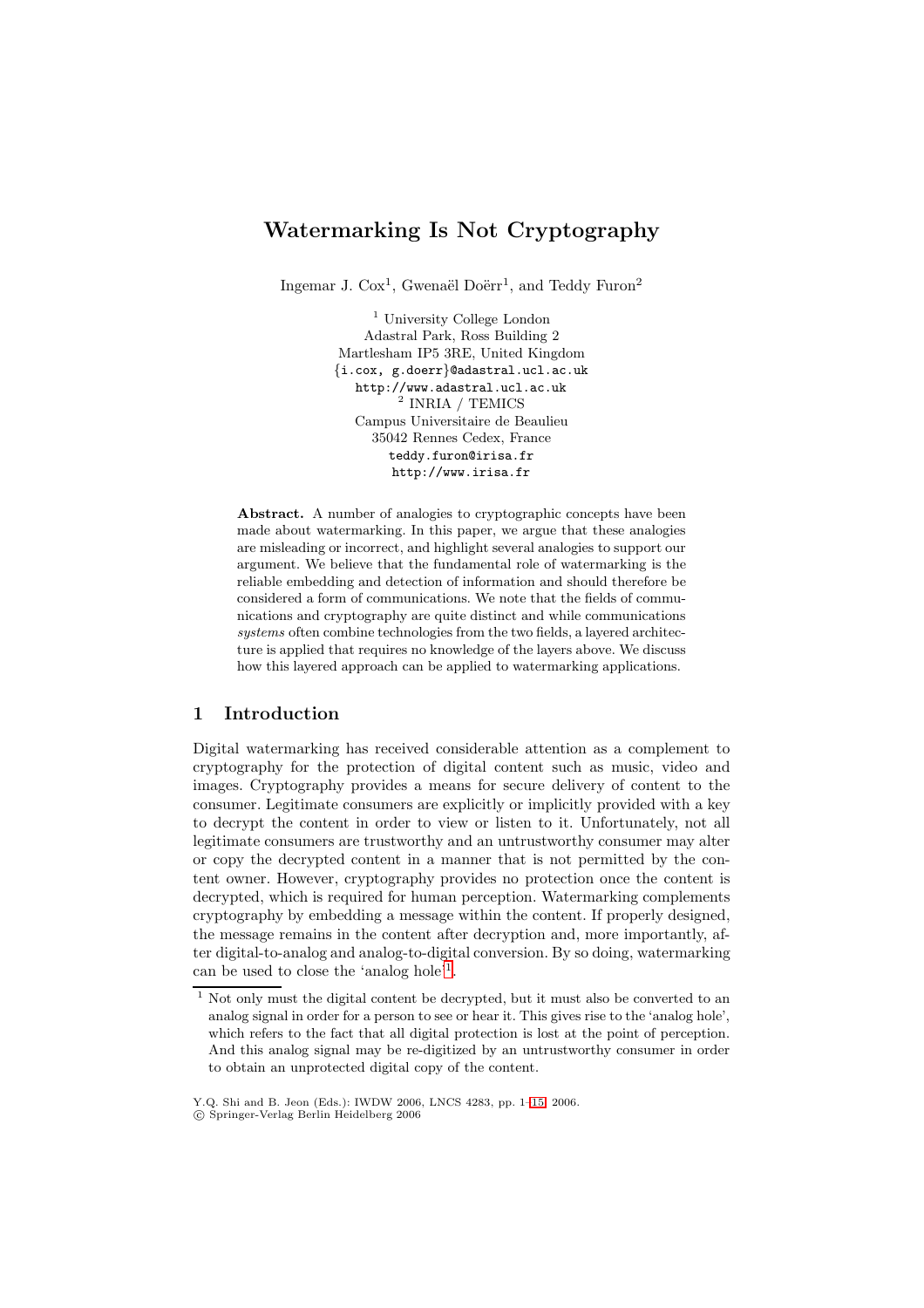Since the primary motivation for watermarking has been for security, numerous analogies have been made between watermarking and cryptography. In this paper, we argue that many of these analogies are for the moment misleading or incorrect. We argue that watermarking should only be viewed as a means for reliably embedding and decoding information hidden in a cover Work. As such, it is a communication system, often modeled as spread spectrum communications or communications with side information. A system incorporating watermarking may also use cryptography but we argue that, up to now, a layered model has been much more successful than intermingling the two concepts.

To support our argument, we first provide a brief introduction to key concepts in communications (Section 2) and cryptography (Section 3). We then discuss the security requirements associated with watermarking. Section 4 highlights a number of cryptographic analogies used within the watermarking community and discusses the weaknesses of these analogies. A contrario, Section 5 shows that the layered model offers much safer designs with the examples of watermarkingbased content authentication and watermarking-based traitor tracing. The last section extends this discussion to signal processing other than watermarking.

# **2 Communications**

Communications is concerned with *reliable* transmission of a message from Alice to Bob over an *unreliable* channel. A channel is considered unreliable if there is a finite probability that an error will occur between the points of transmission and reception, e.g. Alice sends a '0'-bit, but Bob decodes a '1'-bit. Reliable communications is concerned with bandwidth, power or signal-to-noise ratio (SNR), channel coding and bit error rate (BER).

It was, of course, Shannon [1] who showed that the maximum rate of error free transmission, i.e. the channel capacity (in bits per second), is given by:

$$
C = 2B \log_2 \left( 1 + \frac{s}{n} \right) \tag{1}
$$

where  $B$  denotes bandwidth in hertz, and  $s$  and  $n$  the signal and white Gaussian noise powers respectively. In order to approach this limit, it is necessary to encode the message  $m$ , prior to transmission. This channel code provides a level of redundancy that is measured by the code rate,  $R$ . For example, if every  $k$ bits of the message are represented by an *n*-bit code, then the rate is  $R = k/n$ , where  $n>k$ . Finally the BER is a direct measure of the error rate achieved by a particular code and is usually plotted as a function of the SNR.

The sources of bit errors are many. The most common error model is Gaussian noise, but there are many other error sources. However, all such sources are usually considered to be naturally occurring and not due to the effects of an adversary. In fact, it is very rare for a civilian communications system to consider a hostile channel. However, military communications must do so. In a hostile military environment, the two primary concerns are (i) jamming and (ii) detection. Jamming refers to attempts by an active adversary to prevent Bob receiving a signal. Detection refers to an adversary's efforts to detect (and localize)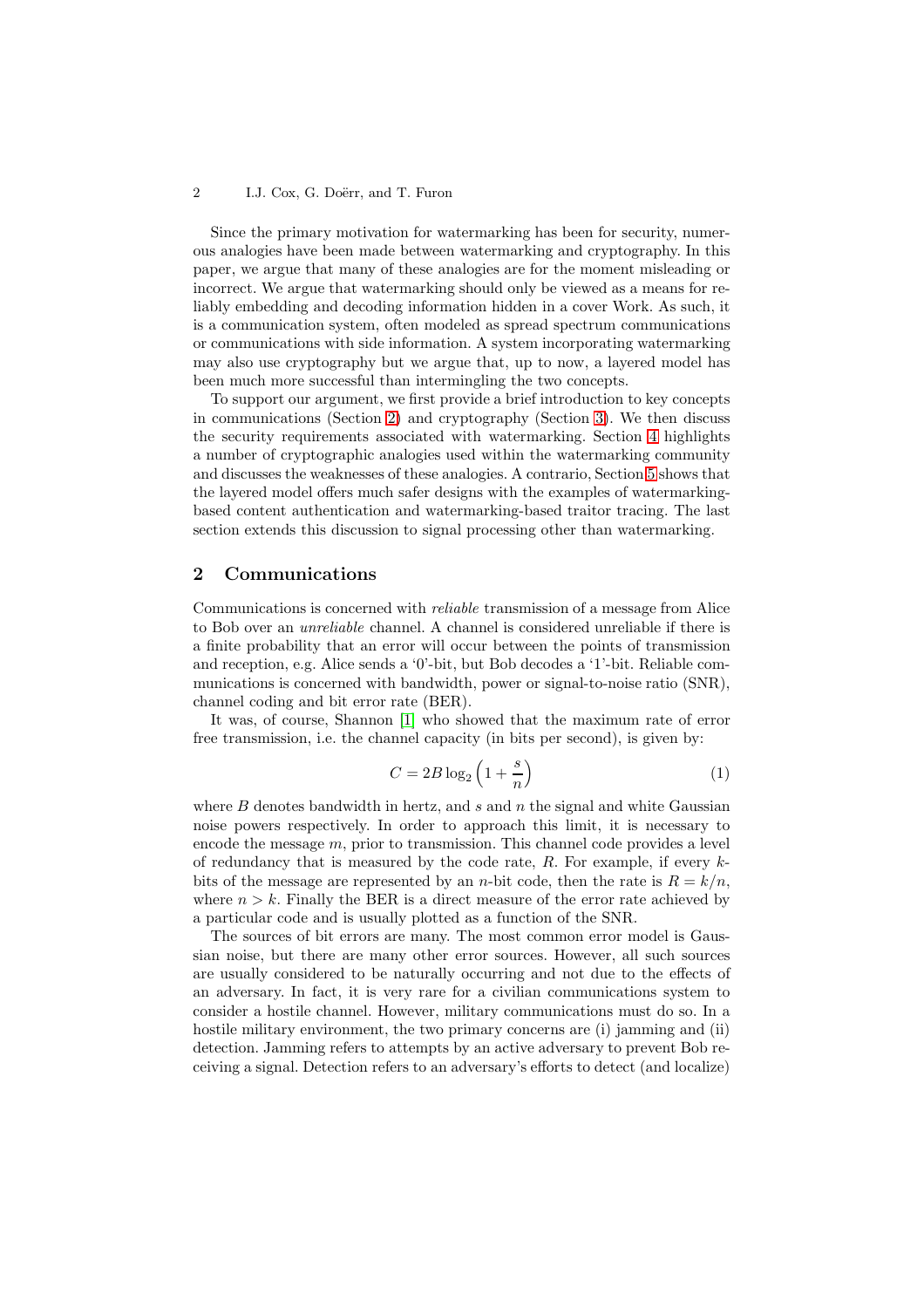enemy communications. If this is successfully achieved then military firepower may be used to destroy the communications. Note that at this level, the concern is with the delivery of bits, not with the security of the bits (which is discussed in the next section). Secure communication is irrelevant if Bob never receives the communications!

Spread spectrum (SS) communications was originally developed to protect military communications from detection and jamming [2], although it is now widely used in many civilian applications, e.g. mobile phones. The basic principle behind SS communications is that each message bit is multiplied by a (pseudo random) chip sequence that spreads the message bit over a much broader spectrum. For example, consider an implementation of SS communications based on frequency hopping. Here, the original message bit is transmitted as  $n$  lower power bits (the chip sequence), each of which is transmitted over a separate frequency band that is pseudo-randomly chosen. The receiver is synchronized with the transmitter and also has knowledge of the pseudo-random sequence of frequency bands being used. Thus, Bob is able to sum the lower energy in each of the individual bands to produce a good signal-to-noise ratio (SNR) at the receiver.

However, an adversary has much greater difficulty detecting the transmission, since Eve does not know the pseudo-random frequency hopping sequence. If Eve monitors just one frequency band, she cannot be confident that there is any communication, since the signal transmitted is very weak and only persists for a short time. Furthermore, Eve cannot jam the channel as a precaution against possible communications. This is because the power needed to confidently jam all the frequency channels would be impractically large.

Another communications model that has received recent interest is known as communications with side information. Here the channel has two noise sources, both of which are unknown to the receiver, but the first of which is entirely known to the transmitter. Under these circumstances, which arise in mobile telephony and digital watermarking, how much information can Alice reliably transmit to Bob? Costa [3] proved that the channel capacity is the same as if the first noise source is absent.

# **3 Cryptography**

Cryptography is concerned with the *secure* transmission of a message from a sender, Alice, to a recipient, Bob, over an insecure channel. A channel is considered insecure if the bits sent by Alice may be read or altered by an adversary, Eve, prior to receipt by Bob. It is important to realize that an insecure channel is not an unreliable channel. In fact, cryptography often assumes reliable communications, i.e. Bob receives exactly the same bits sent by either Alice or Eve - there are no unintentional errors.

A secure transmission is concerned with (i) privacy, (ii) integrity and (iii) authentication. Privacy is concerned with ensuring that an adversary, Eve, can learn nothing about the message intended for Bob, by examining the encrypted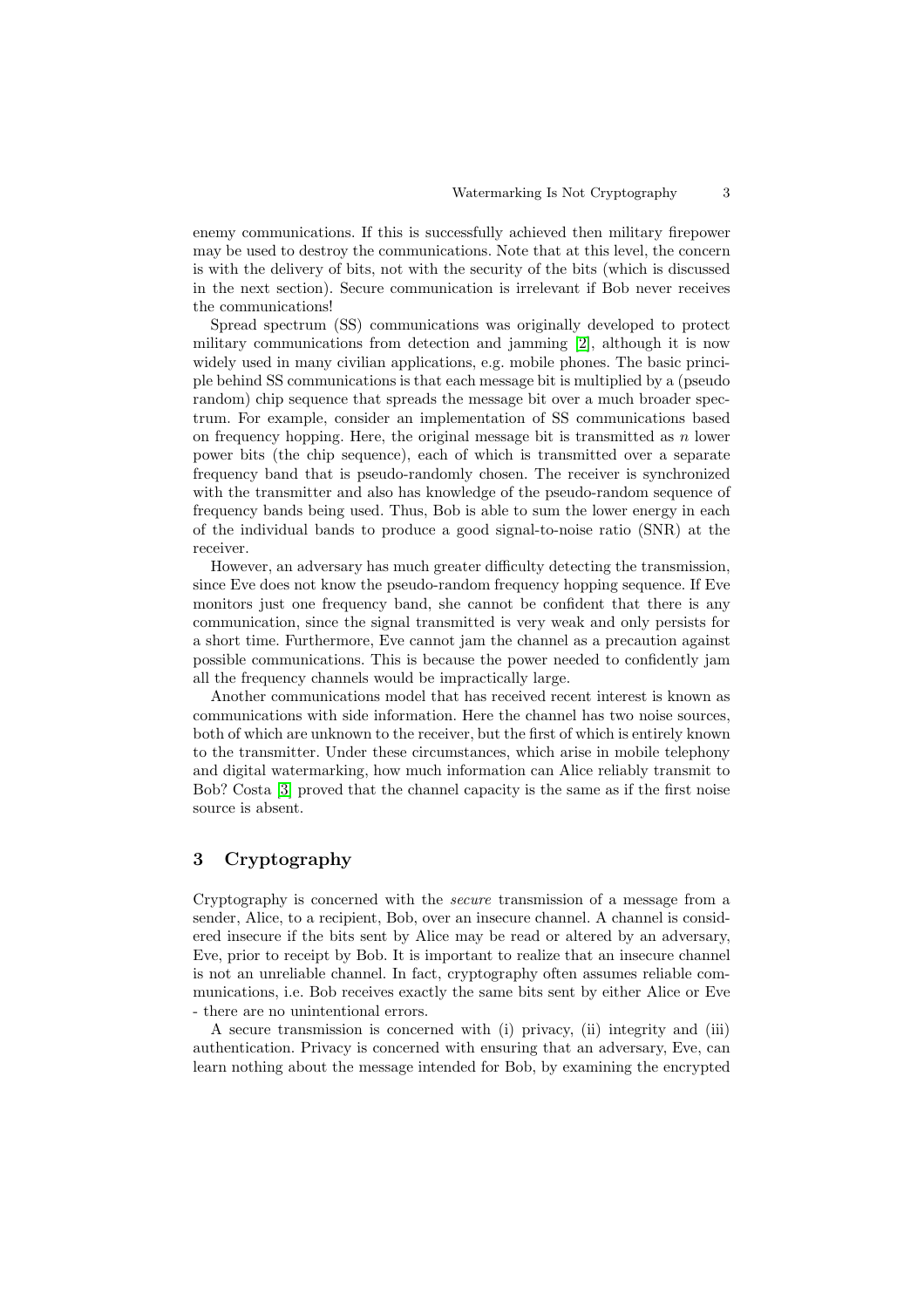bits sent by Alice. Integrity is concerned with ensuring that Bob can be confident that the message has not been altered by Eve prior to receipt. And authentication is concerned with guaranteeing that the sender of the message is actually Alice and not an impostor.

To ensure privacy, cryptography assumes the existence of an encryption function,  $E(.)$ , which takes a message, m, and a key, K, and outputs an encrypted message, c, i.e.  $c = E(m, K)$ . It further assumes a decryption function,  $D(.)$  that takes an encrypted message,  $c$  and a key,  $K$ , and outputs a cleartext message, m, i.e.  $m = D(c, K) = D(E(m, K), K)$ .

Shannon [4] defined perfect security as an encryption function in which an adversary. Eve, learns nothing about the message,  $m$ , by inspection of the ciphertext, c. Perfect security can be realized using a one-time pad. Unfortunately, a one-time pad is not practical in most situations. Consequently, modern cryptography is therefore concerned with the design of cryptographic algorithms which approximate perfect security while re-using a shared key,  $K$ . It is assumed that the encryption and decryption algorithms are known to all parties, including the adversary, Eve. This is known as Kerckhoffs' Principle [5] and reduces Eve's cryptanalysis problem to inferring the key, K.

If the length of the binary key is  $n$ -bits, the total number of keys is  $2^n$  and is called the keyspace. For sufficiently large  $n$ , the keyspace is enormous and exhaustive enumeration or brute force search is infeasible. Note that cryptography assumes that Eve learns nothing about the true key,  $K$ , by trying a key,  $K'$ , that is close to  $K$  in the sense of say Hamming distance. In other words, if Alice encodes a message twice, once using key,  $K$  and once using a key,  $K'$ , that differs by only one bit from  $K$ , then the two encrypted ciphertexts will be completely different with no correlation between them. In reality, modern cryptographic algorithms only approximate these assumptions.

Cryptographic systems in which the encryption and decryption algorithm share the same key are known as symmetric key or private key systems. One problem with such is how to initiate the system, i.e. how do Alice and Bob agree on a key without sharing this knowledge with Eve? Public key or asymmetric key cryptography solves this problem by assigning two keys to each individual: a public one  $(PK)$  that is published on a database and a secret one  $(SK)$  which is never disclosed. Everybody knows the public key of everybody. The main feature of public key watermarking lies in the asymmetry of the keys used during encryption and decryption, namely  $m = D(E(m, PK), SK)$ . For instance, Alice can encrypt the message she wishes to transmit with Bob's public key (PK*B*). The resulting ciphertext  $c = E(m, PK_B)$  can then only be decrypted with Bob's secret key  $(SK_B)$  i.e. by Bob himself. In other words, the message m has been sent securely without agreeing on a secret key beforehand<sup>2</sup>.

Integrity is guaranteed through the use of another cryptographic primitive known as a one-way hash function. This is a function that takes an arbitrarily

<sup>&</sup>lt;sup>2</sup> However, for practical reasons, public key cryptography is usually used to exchange a key at the beginning of a transmission. The subsequent messages are then encrypted/decrypted with a private key crypto-system using the agreed session key.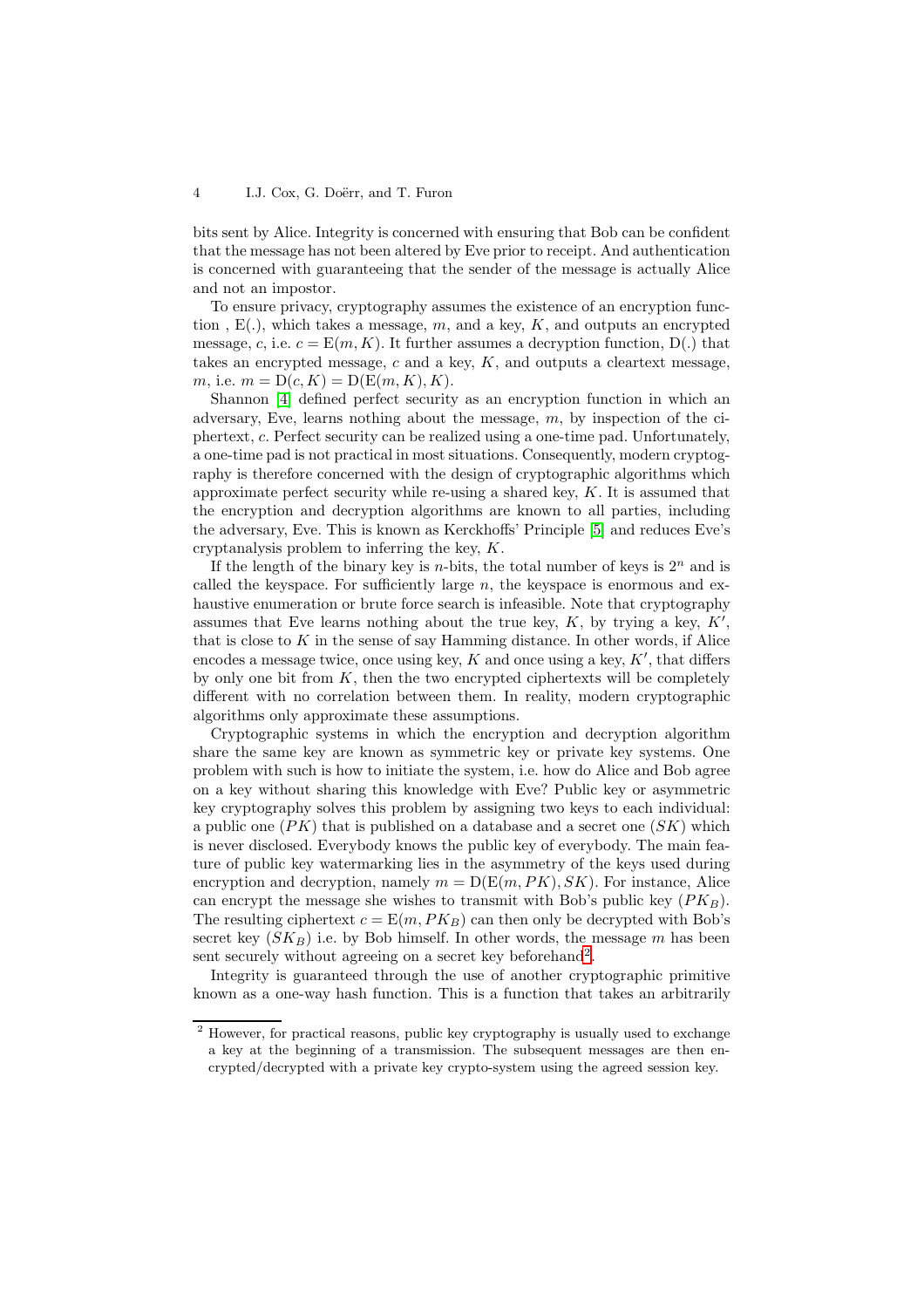long bit sequence (the pre-image) and outputs a constant length bit sequence known as a hash or digest. The characteristics of a hash function are:

- 1. it is easy to compute the hash value given a pre-image,
- 2. it is computationally unfeasible to generate a pre-image that hashes to a particular value,
- 3. it is hard to generate two pre-images with the same hash value, and
- 4. a single bit change in the pre-image results in a major change of the hash value.

The properties of a hash make it well-suited for guaranteeing the integrity of a message and the authenticity of its sender. For instance, Alice computes a hash of her message concatenated with the shared secret key,  $K$ , and appends the hash to the end of the message. This is one way to make what cryptographers call a message authentication code (MAC). Note that the message need not be encrypted if privacy is not an issue. On receipt, Bob can take the received message and compute the hash of the received message concatenated with their shared secret key. If this recomputed hash is identical to the hash appended by Alice, then Bob can be confident that the message has not been tampered with. While Eve may alter the unencrypted message, she is unable to compute the associated hash since Eve does not know the key shared by Alice and Bob. Consequently, any alteration made by Eve will be detected by Bob. Digital signatures combine hashing and public key encryption to guarantee a better authenticity and non repudiation while easing the key management.

### **4 Digital Watermarking**

The most basic requirement of a digital watermarking system is the ability to embed and decode a message hidden within a cover Work. Applications of digital watermarking may require very much more. However, all systems need a reliable mechanism for embedding and decoding message bits<sup>3</sup>. We therefore believe that digital watermarking is fundamentally a form of communications and, as such, is primarily concerned with the reliable transmission of a message over an unreliable channel.

Of course, applications of digital watermarking also have security concerns. Security threats depend on the watermark application. However, the categories of attacks that have been identified are:

- 1. Unauthorized embedding,
- 2. Unauthorized decoding, and
- 3. Unauthorized removal.

Since much of the motivation for watermarking is driven by security concerns, it is not surprising that analogies have been made between watermarking and

<sup>3</sup> Even fragile watermarks must provide a reliable communications channel in the absence of distortions.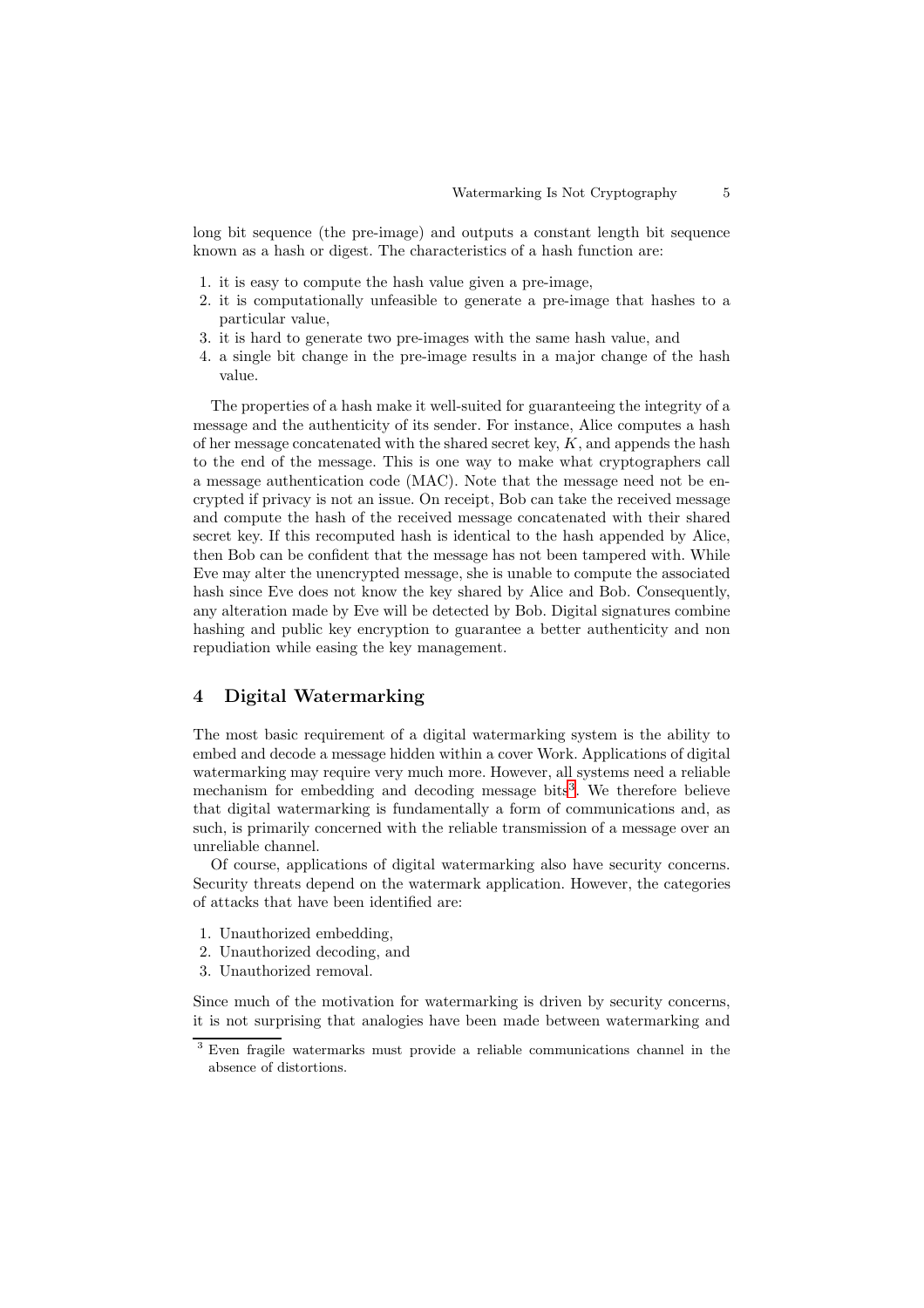cryptography. However, while there are superficial similarities, we believe that most of these analogies are flawed. As an example, let us consider keyspaces in watermarking and cryptography.

### **4.1 The Keyspace Analogy**

Some articles have studied the security of watermarking schemes with information theoretical tools [6,7,8], and especially equivocation. Here we rephrase this analysis in a simpler manner, thanks to a keyspace analogy. This analogy assumes that a watermarking technique is reliable because it is keyed by a nsample sequence just like a crypto-system keyed by a  $n$ -bit secret. This analysis is not generic, we only consider the example of SS.

The security of a crypto-system is usually assessed by a common feature: the keyspace. The key θ randomly chosen from a keyspace  $\Theta$  is usually a binary string made of n bits. An adversary without any *a priori* knowledge of the secret key can simply exhaustively test all the elements of the keyspace. This strategy is referred to as a brute force attack. The size of the keyspace is  $|\Theta| = 2^n$ . For each tested element, the probability P that it is equal to secret key is  $P = 2^{-n}$ or  $\log_2(P) = -n$ . In other words, the larger the number of bits in the key, the lower is this probability  $P$  and the more time will be required to disclose the secret  $\theta$ . For large n, say  $n = 256$ , the probability is negligibly small.

The concept of a key has been adopted by the watermarking community. For example, in spread spectrum watermarking, the key is used as a seed to a pseudo-random number generator that creates a binary antipodal sequence used as a carrier or chip sequence. Alternatively, the key may directly refer to the chip sequence. Nevertheless the behaviour of these two keyspaces is very different!

First, the  $2^n$  possible antipodal binary sequences are not all eligible to serve as spread spectrum chip sequences. For instance, zero-average chip sequences are preferred to avoid affecting the direct component (DC) of the host signal, e.g. the average brightness of an image. This constraint reduces the number of possible keys to (in terms of bits):

$$
\log_2 |\Theta| = \log_2 \binom{n}{n/2} \simeq n - \frac{1}{2} \log_2(n). \tag{2}
$$

The approximation in (2) shows that despite this constraint, the size of the set is almost exponential and thus not drastically reduced.

However, there is a second, more serious difference with cryptography: the secret carrier does not need to be exactly disclosed in order to break the watermarking system. An attacker simply needs a close enough estimate! The more correlated the attacker's estimate is to the true chip sequence (i.e. secret key), the less distortion is required to remove the watermark. Indeed, practical studies have shown that a normalised correlation greater or equal to  $\rho_{\min} = 0.4$  between the attacker's estimate and the true key, is sufficient to remove a watermark while maintaining good perceptual quality [6].

In other words, if at least  $k_{\text{min}} = \lceil n(\rho_{\text{min}} + 1)/2 \rceil$  samples of the estimated carrier match the ones of the secret carrier, the attack will be successful. Keeping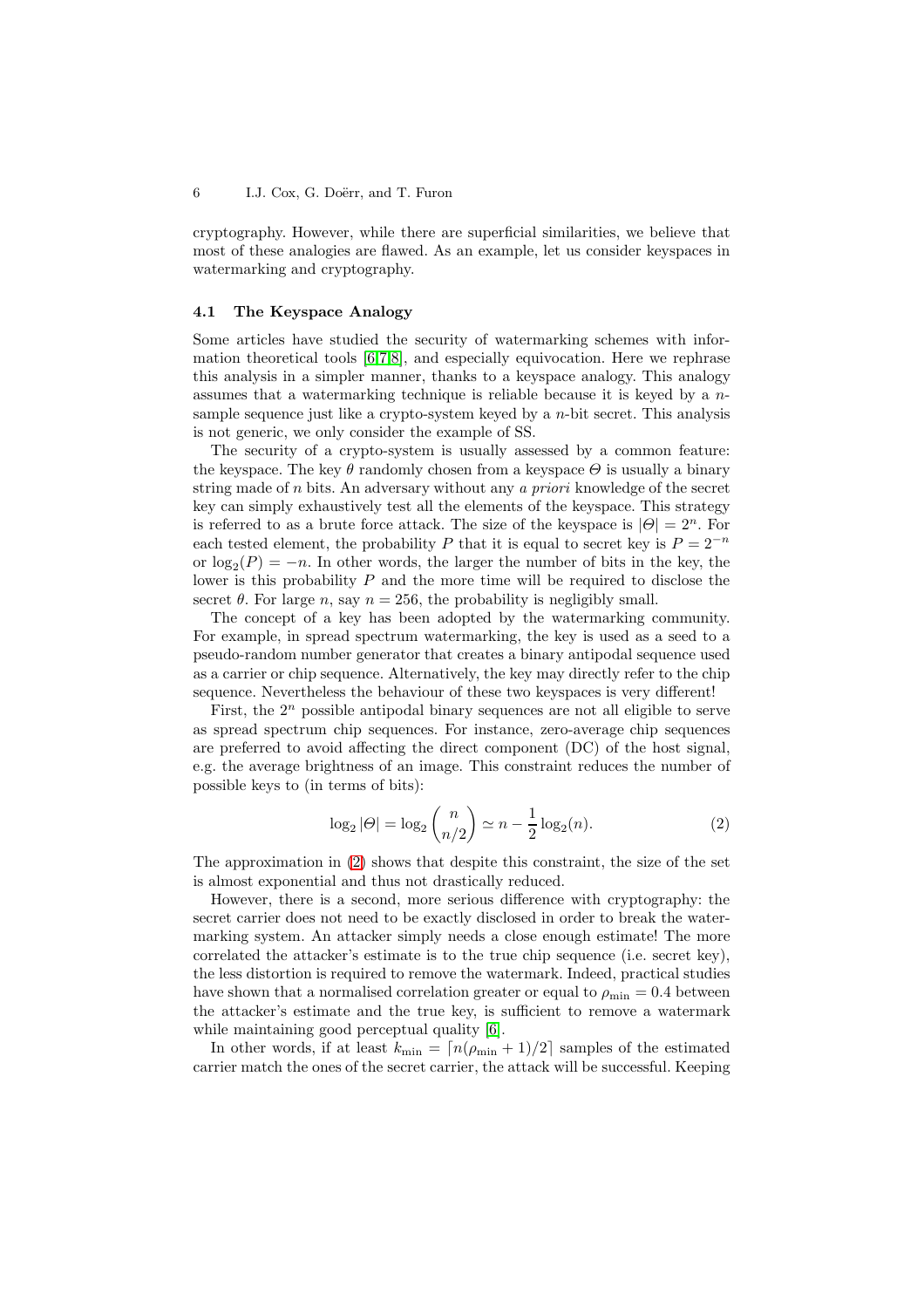in mind that half these 'matching samples' need to be 1's to preserve the zero average, the probability  $P$  that a randomly picked eligible carrier leads to a successful attack is given by:

$$
P = \sum_{\substack{k_{\min} \le k \le n \\ k \text{ even}}} \binom{n/2}{k/2}^2 / \binom{n}{n/2}.
$$
 (3)

Numerical computations show that  $\log_2(P) \approx -0.12 n$  bits for  $\rho_{\min} = 0.4$ .

This is a remarkable difference! In simple terms, the cryptanalyst looks for the one and only unique secret key among  $2<sup>n</sup>$  eligible elements, whereas the watermark hacker looks for one of the  $2^{0.88n}/\sqrt{n}$  suitable carriers among a set of  $2^n/\sqrt{n}$ , i.e. the search space is only  $2^{0.12n}$ .

Furthermore, we note that it has been proven that information about the secret key leaks from watermarked content (at least for spread spectrum [6] and lattice quantization index modulation [9] watermarking schemes). Thus, observations of watermarked content give the pirate strong *a priori* knowledge with which to estimate the key.

The keyspace analogy shows that the belief (a n-sample watermarking carrier provides as much security as a n-bit cryptographic key) is clearly flawed and highly misleading.

#### **4.2 The Public Key Analogy**

As discussed in Section 3, public key cryptography provides a mechanism for Alice and Bob to initiate a secure communication without first having to share a secret key. In watermarking, we would like to permit an untrustworthy third party, Eve, to read a watermark embedded in a Work. However, if we grant this capability, we do not want Eve to be able to remove the watermark from the content. The capability to read-but-not-remove, is almost a holy grail of digital watermarking.

Unfortunately, as of the time of writing, there is neither a theoretical proof on the feasibility of this capability, nor a practical watermark algorithm, that we are aware of.

Indeed, a number of papers have been published [10,11,12] that seek to create read-but-not-remove watermarking systems based on an analogy to public key cryptography. The analogy is that the embedder will embed the watermark with one key, and the detector will detect the watermark with another. Since these two keys are different, perhaps this will prevent an adversary with a detector from removing the watermark.

This analogy is not just flawed, it is wrong [13]. It is true that these schemes provide a better robustness against average attack, Principal Component Analysis (PCA), and oracle attack. However, the disclosure of the detection key permits specialized closest-point attacks that prevent detection while maintaining a good perceptual quality [14]. Hence, they are bad candidates for providing the read-but-not-remove capability. This proves that asymmetry is not sufficient, and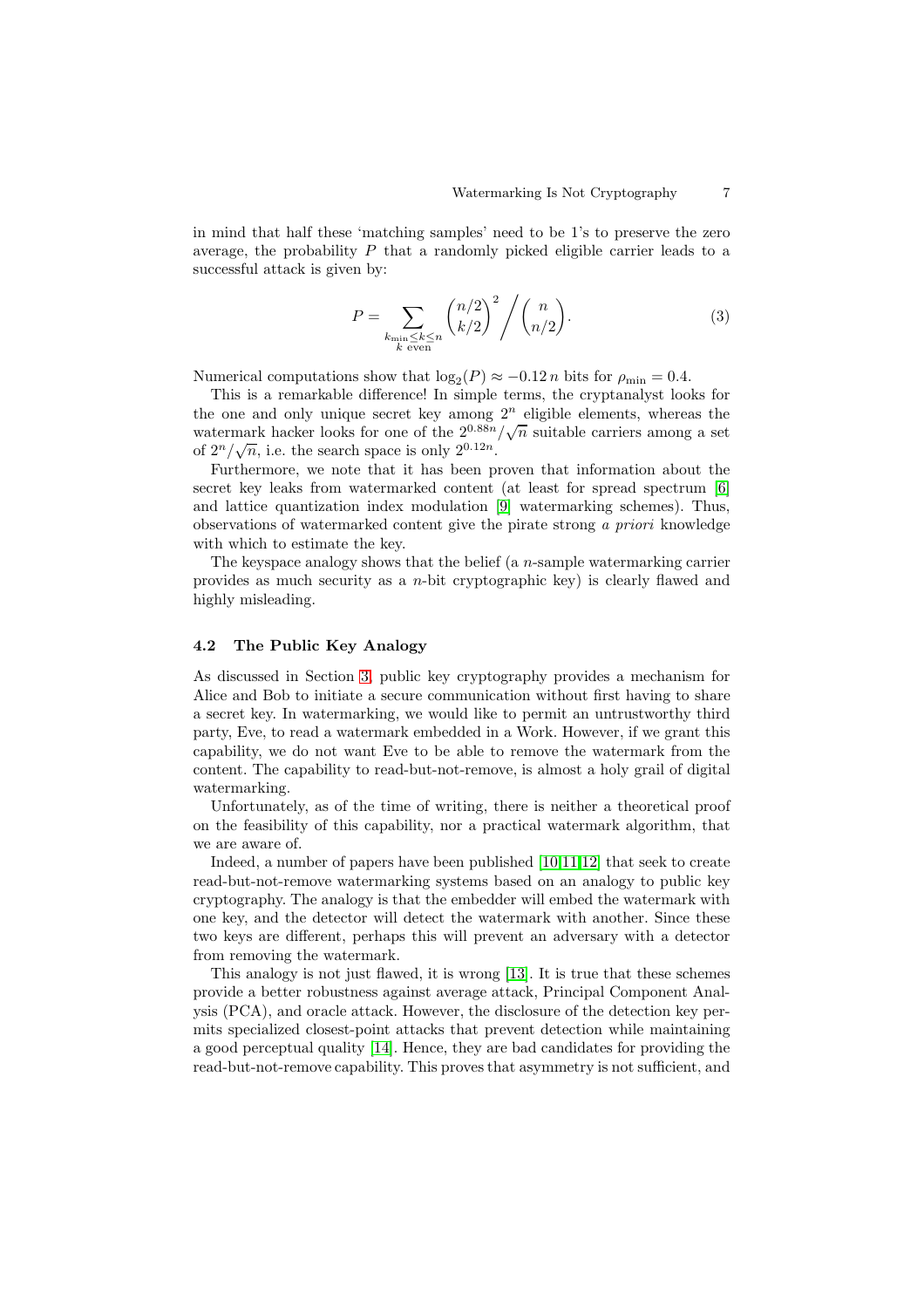

**Fig. 1.** Layered architecture for watermarking systems: a cryptographic primitive is simply added on top of the watermarking algorithm to provide security

indeed, it is not sure that it is even necessary to achieve the read-but-not-remove capability [15].

## **5 The Layered Approach**

We believe that a layered approach to the design of secure watermarking systems, rather than an intermingling of the two fields of watermarking and cryptography, better ensures security for most applications.

We call a layered architecture a system where cryptography and watermarking primitives are well separated, as depicted in Figure 1, to implement a complete watermarking *system*. This approach is first motivated by its similarity with the popular open systems interconnection model (OSI model [16]). Using the OSI terminology, the information hiding layer is represented by the session layer (synchronization), the transport layer (error correction) and the physical layer (transmission). The presentation layer (encryption) is overlaid on top and the cleartext can be retrieved at the highest layer. Indeed, the 'encryption' box in Figure 1 has to be understood in a wide sense: the watermarking algorithm receives as input, the output of any cryptographic primitive, not only encryption.

These two layers have very different levels of security. The lower level, watermarking, has no security in the cryptographic sense. That is, it provides no protection with respect to privacy, authentication or integrity. It is only concerned with the reliably transmitting the (encrypted) bits. Since security for watermarking encompasses not just cryptographic security, (privacy, authentication, integrity), but also detection and removal, it is almost always the weakest link, as illustrated in Section 4.1 by the keyspace analogy.

Assume that cryptography is infinitely more secure than watermarking. Hiding a ciphertext, as depicted in Figure 1, forbids unauthorized embedding and decoding. However, it is absolutely useless against watermark removal or jamming. Hence, the layered approach does not necessarily bring a higher security level. However, it clearly separates the functionality of the two complementary technologies and reduces the risk of applying an inappropriate technique to solve a specific security issue.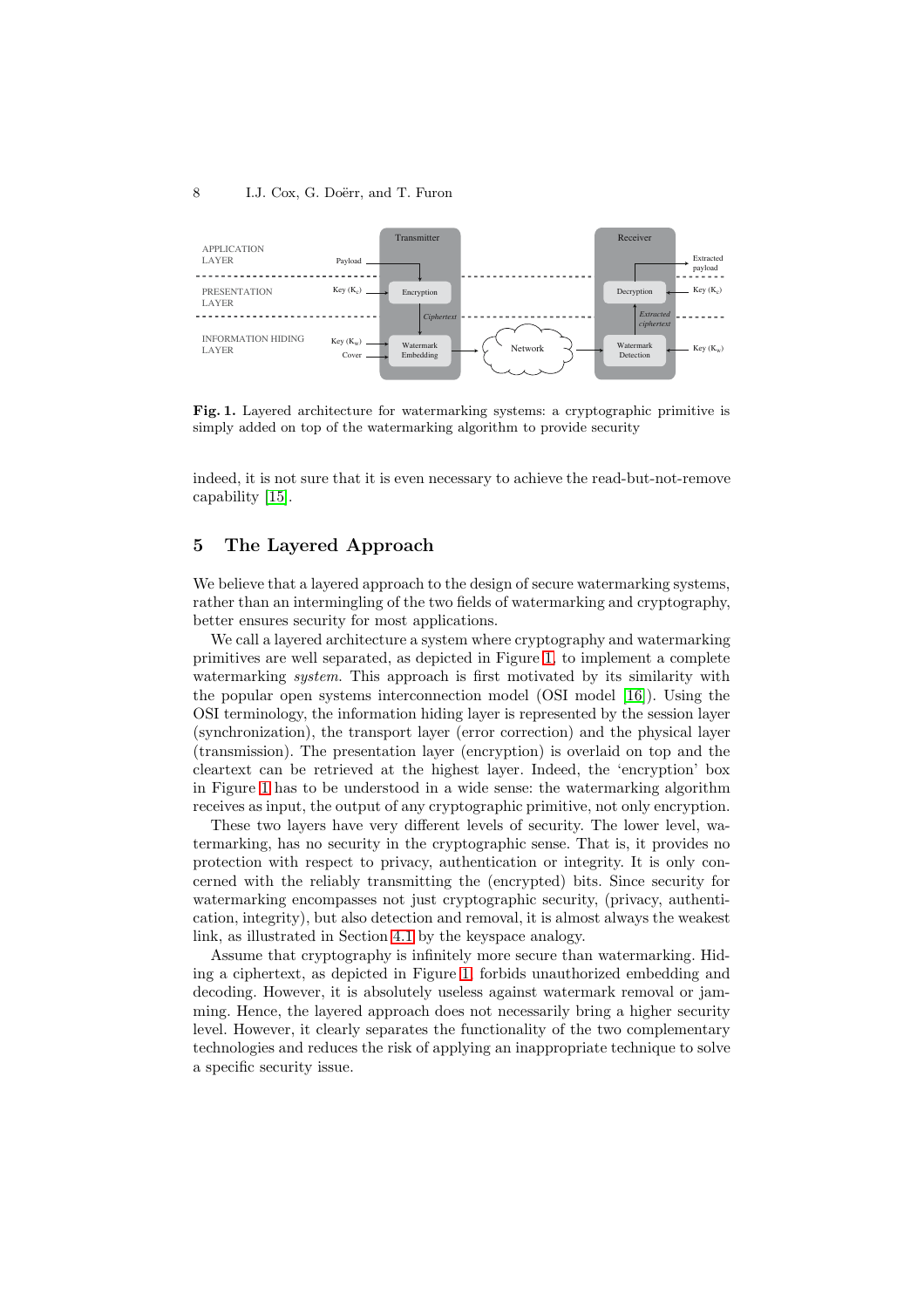### **5.1 Case Studies**

**Content Authentication.** In this context, the goal is to ensure that the protected content has not been tampered with. Both cryptography and watermarking offer a technical solution to this challenge. Nevertheless, each one of them has its own shortcoming.

In cryptography, authentication is achieved by appending a digital signature or MAC to the content. However, 'appending' something to the content introduces an overhead i.e. more information has to be transmitted. And there is the risk that the MAC may be "lost" during format conversions.

Early proposals in watermarking suggested to embed a client-dependent watermark in the content. For example, the least significant bits (LSB) of an image are set to match a specific pseudo-random sequence. In this case, the drawback is that the watermark signal is not dependent of the protected content and can be copied to another one [17].

Combining both technologies immediately comes to mind as a means to avoid these shortcomings. One can indeed embed a watermark which encodes the digital signature or MAC of the content. When receiving a content, the user simply has to compare the digital signature of the content with the one stored by watermarking to validate the authenticity of the document. In this case, the watermark can no longer be copied from one content to the other because the watermark is now content-dependent. Moreover, no overhead is introduced. The only caution to be taken is that the watermarking process should not modify the bits of the content used to compute the digital signature of MAC. For instance, if the watermark is embedded in the LSB of an image, the digital signature should only be computed on the 7 most significant bits (MSB) of the pixels in the image.

A cryptographic hash provides exact authentication: a single bit change and the content is reported to be corrupted. In practice, a more flexible authentication of multimedia content may be desired to account for the various signal processing primitives (filtering, lossy compressions, etc) that do not modify the *semantic* meaning of the content. This has led to the introduction of 'robust hash functions' which will be further described in Section 6.1.

**Traitor Tracing.** In a typical fingerprinting scenario, Alice owns a few high valued multimedia items and wants to distribute these to a large number of customers. However, she is concerned that one or more of the customers may illegally redistribute her assets, thus inducing a loss of revenues. To address this issue, Alice introduces some customer-dependent modifications before distributing her assets. If a copy is found on an illegal distribution network, Alice looks for these modifications which serve as a fingerprint to trace back the 'traitor' who has broken his/her license agreement. Knowing Alice's strategy, a small set of users, usually referred to as a *collusion set*, may compare their individual copies, detect where they differ and create a new copy which potentially no longer contains a valid fingerprint. Alice's goal is then to design her system so that she can cope with such behaviours.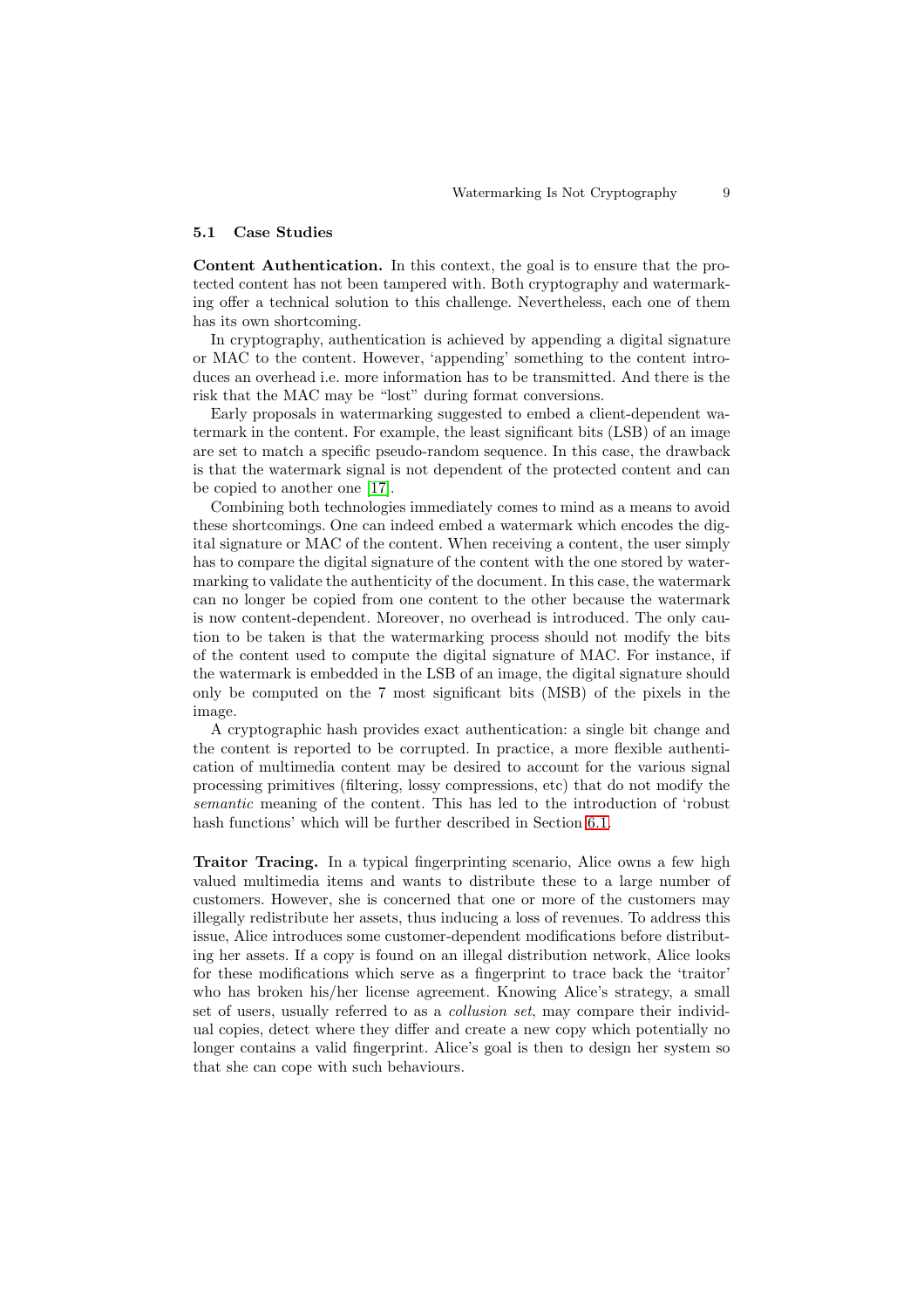Traitor tracing has been studied by cryptographers where the problem is usually cast as the design of collusion-secure codes. A fundamental hypothesis is that, in combining their fingerprinted versions, a collusion inherently obeys a rule, called the marking assumption [18]. The most common marking assumption is that the set of colluders can only alter those bits of the codeword that differ between colluders. That is, those bits of each colluder's fingerprint (codeword) that are identical for all the colluders remain unchanged after a collusion attack. This assumption leads to the notion of a feasible set, also referred to as set of descendants, which is the collection of fingerprints that the collusion may produce. Traitor tracing needs collusion-secure codes designed so that each element in the feasible set can be linked back to at least one of the colluders as long as the number of colluders does not exceed a given limit.

Many recent fingerprinting solutions follow a layered architecture [19]. The cryptographic customer-dependent collusion-secure codeword is the payload embedded by the watermarking algorithm, and digital watermarking is simply exploited as a means to transmit the customer fingerprint, from one point to the other.

#### **5.2 Knowledge of Lower Layers**

In a layered model, the layers below do not need to know about the layers above. A function at layer i will accept inputs from layers above, but the function does not need to know how the inputs or outputs are interpreted by the layers above. However, the design and implementation of layers above may need a knowledge and understanding of the lower level protocols.

To illustrate this, let us re-examine the problem of traitor tracing<sup>4</sup>. The marking assumption on which collusion-secure codes are based is a model of the errors that can occur once the fingerprint is transmitted. These errors occur within the lower layers and can therefore be considered as a model of the 'noise' present in these levels. The most common marking assumption assumes that the set of colluders cannot alter those bits of the codewords that are common across all colluders.

We believe that this marking assumption is valid for watermarking algorithms that embed each bit of the fingerprint independently. For example, standard spread spectrum (SS) and quantization index modulation (QIM) techniques fit this model very well. However, more recent watermarking algorithms introduce dependency between successive embedded symbols in order to achieve higher embedding rates [23,24]. Thus, if one bit it altered, this may result in multiple successive bit errors at the decoder. Under these circumstances, the marking assumption would no longer be valid. For example, if two colluders are assigned two fingerprints that differ in only one bit, then the marking assumption states that all the remaining bits should be preserved. However, this one bit error may introduce a burst error at the decoder. Therefore, the extracted codeword may differ in bits that are common to both colluders.

<sup>4</sup> We will assume that the information hiding layer is secure enough to avoid estimation attacks [20,6]. In other words, a proper key scheduling policy [21,22] is enforced to prevent information leakage and subsequent jamming of the watermarking channel.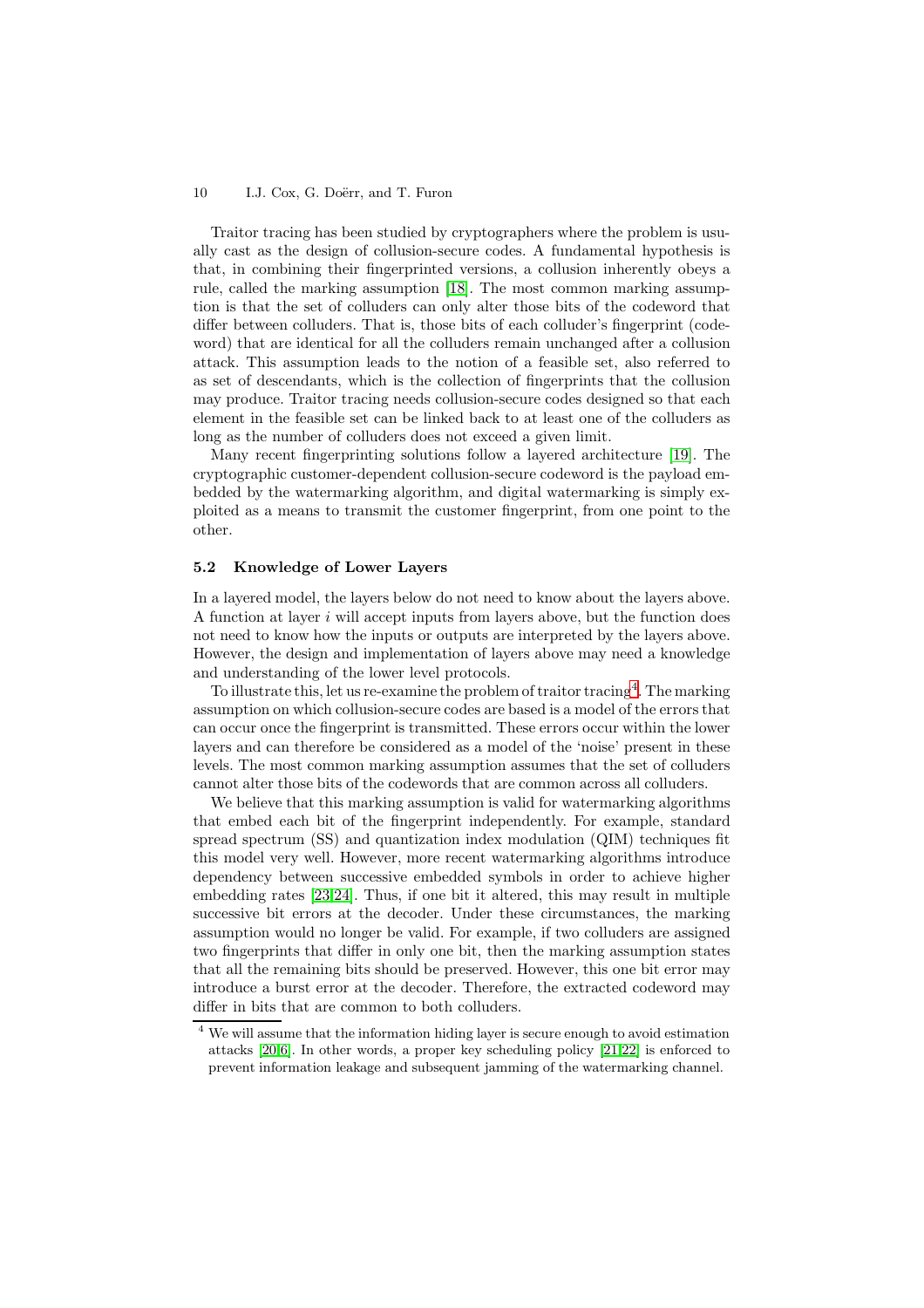This example highlights the need for the upper levels to understand the workings of the lower levels. If a lower level watermarking algorithm is based on SS or QIM, then traditional collusion codes are applicable. However, if the lower level watermarking algorithm is based on dirty paper trellis coding, then a different type of collusion code must be designed and used.

### **6 Extension to Other Signal Processing**

We would like to end this paper by considering the relationships between cryptography and signal processing other than watermarking.

#### **6.1 Robust Hash**

Section 5.1 has highlighted the need for 'flexible' hash functions which would output the same binary hash for perceptually similar contents. The quest for such a functionality has been previously explored in multimedia indexing and biometrics. This is usually referred to as 'robust hash', perceptual hash, soft hash or passive fingerprint [25,26].

Ideally, a robust hash would have the properties of:

- 1. it is easy to compute the hash value given a pre-image,
- 2. it is computationally unfeasible to generate a pre-image that hashes to a particular value,
- 3. it is hard to generate two perceptually different pre-images with the same hash value, and
- 4. only a perceptually significant change to the pre-image results in a change to the hash value.

Only the last two properties are different from the definition of a hash provided in Section 3. Nevertheless, the notions of "perceptually different" and "perceptually significant change" are very difficult to define.

Many researchers have attempted to realize a robust hash by designing completely new 'hash' functions. However, the design of hash functions is very difficult as revealed by incremental works [27,28]. Even cryptographic hash functions such as MD3 and SHA-1 have recently been shown to be partially flawed.

A layered approach would continue to use a cryptographic hash. The robust hash would be built on top of the cryptographic hash in a manner proposed by [29]. In such a design, the robust hash accepts the input content, e.g. an image, and extracts a robust *representation* of the content. It is this robust representation that is crytographically hashed. And it is this robust representation that is only altered if the input content is perceptually altered. The advantage of this layered solution is obvious. First, we can utilized well-know and trusted cryptographic tools. And second, we can utilize the considerable body of work regarding robust representations of signals. Finally, if the robust hash fails, we know it must be a failure of the robust representation. However, without a layered approach, errors are more likely and their causes more difficult to determine.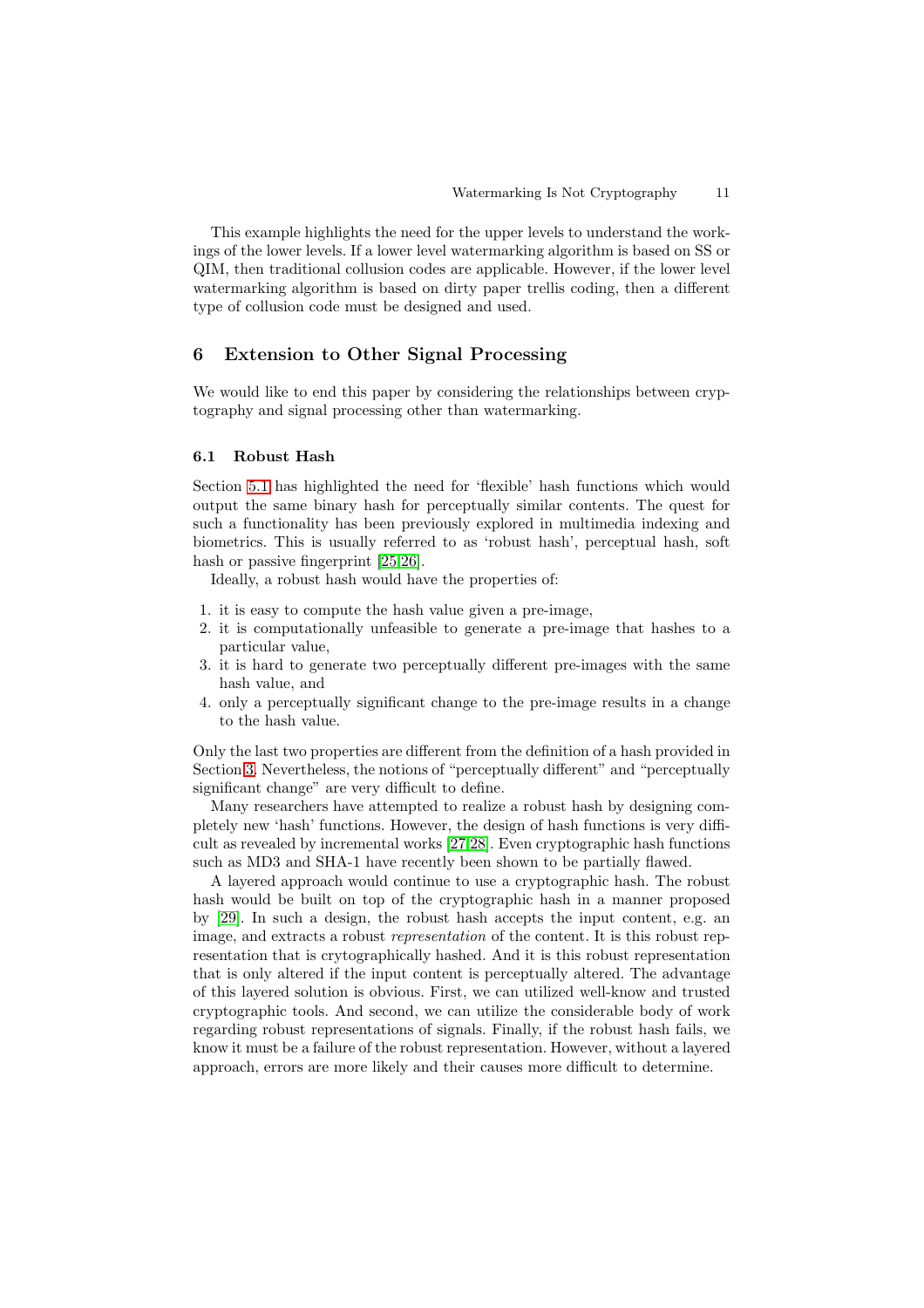#### **6.2 Signal Processing in the Encrypted Domain**

Traditionally signal processing has been applied prior to encryption. In fact, for many encryption algorithms, it would make no sense to apply signal processing to the encrypted signal. The result would be nonsense. However, there is recent interest in developing encryption algorithms that permit signal processing of the encrypted signal. The motivation stems from the need to perform signal processing operations on machines that may not be trusted. For example, when streaming encrypted content over the Web, proxy servers may need to perform transcoding in order to reduce the bandwidth of the signal to match the recipient's (fluctuating) channel capacity. However, the proxy server is not trusted by the content owner who therefore does not wish the proxy server to decrypt the signal prior to transcoding<sup>5</sup>.

We do not believe that this paradigm breaks the layered model. Rather, the processing of the encrypted signal should occur above the encryption layer. At the signal processing layer, there is a need to understand the nature of the encryption algorithm in order to design properly functioning algorithms. However, from the lower level encryption/decryption perspective, it is irrelevant what signal processing has occurred between encryption and decryption, provided the resulting signal can be correctly decrypted.

# **7 Conclusion**

The interest in digital watermarking is strongly motivated by multimedia security issues. Consequently, it is not surprising that a number of cryptographic analogies have been applied to watermarking. However, we have argued that many of these cryptographic analogies are misleading or incorrect.

To support our argument we examined the concept of keys used in both cryptography and watermarking and showed that their properties are very different. In particular, for spread spectrum watermarking, an n-bit key has a keyspace of only  $2^{0.12n}$  which is very much less than the equivalent keyspace in cryptography. We also discussed the concept of public key watermarking and argued that this concept, i.e. read-but-not-write, does not arise from using different keys for embedding and detection.

Fundamentally, watermarking is communications and is therefore concerned with the reliable delivery of bits over an unreliable channel. This is not a problem that is addressed by cryptography. However, cryptography does have a role to play in the development of applications of watermarking. Specifically, well-known cryptographic algorithms can be used to guarantee the privacy, authenticity and integrity of messages embedded in multimedia content. However watermark security must also consider the threat of unauthorized removal, for which there is no cryptographic solution.

<sup>5</sup> This problem has been considered in [30]. However, their proposed solution does not require signal processing of the encrypted stream. Rather, the stream is split into several layers that are independently encrypted. Then, if transcoding is required, the high-resolution stream can simply be deleted.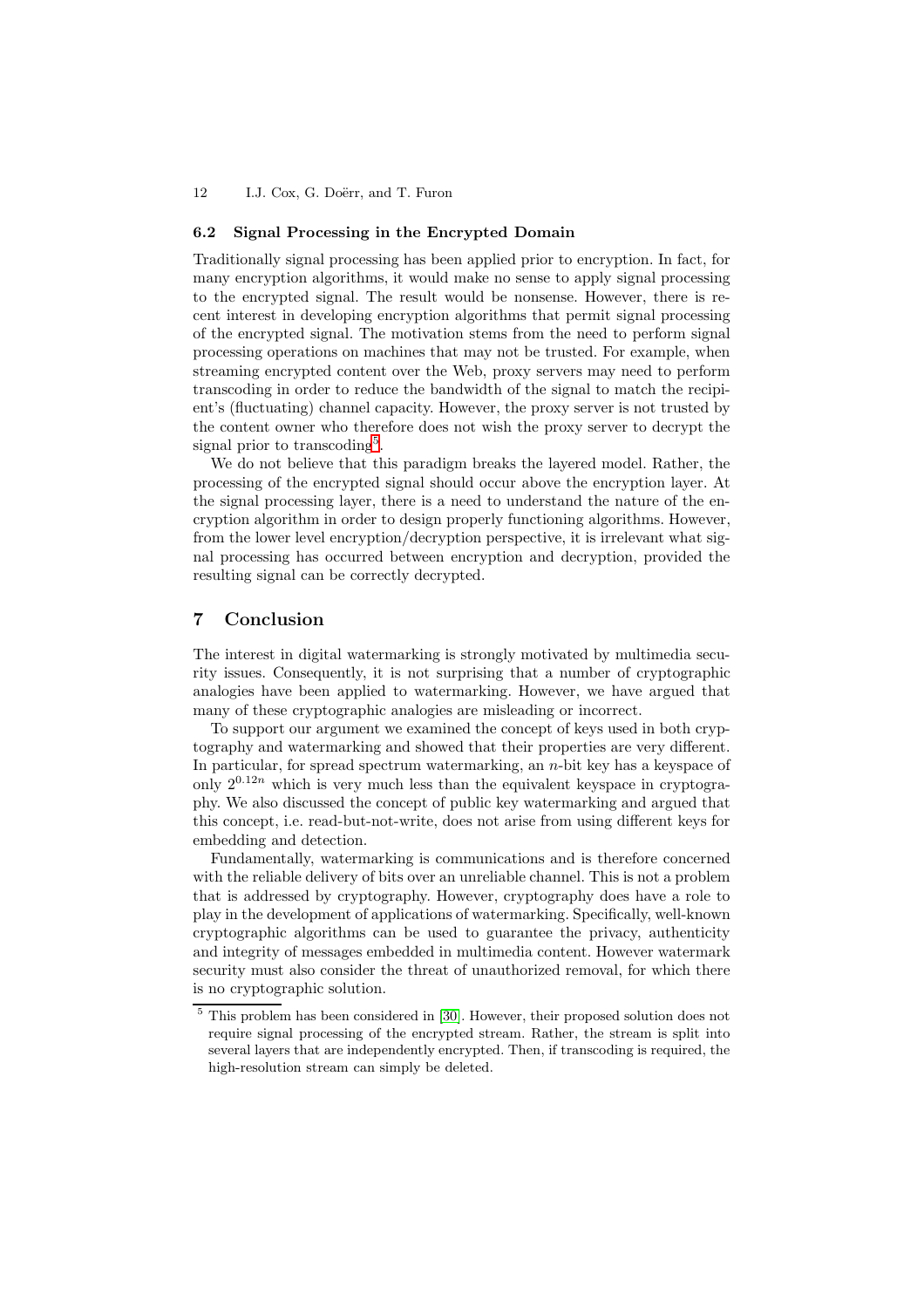As in traditional communication systems, we recommend the use of a layered architecture. In such a design, watermarking is responsible for the synchronization and delivery of bits while cryptography is responsible for guaranteeing their privacy, integrity and authenticity. This separation simplifies analysis and modification of application systems.

To demonstrate this, we discussed two application areas: content authentication and traitor tracing. We explained how a layered design using cryptography and watermarking can be used to provide for both exact and approximate authentication (robust hash). Our discussion of traitor tracing served to highlight the point that in a layered architecture it may be necessary for the higher layers to understand the details of the lower levels. However, the lower level functions do not need to know how the upper layers will interpret signals.

We briefly commented on the recent interest in applying signal processing to encrypted signals and observed that such an approach can still be accommodated within a layered framework.

In summary, we hope this paper has clearly distinguished the roles of digital watermarking and cryptography and encouraged the use of a layered framework to the design of watermarking applications. We hope that these considerations will be taken into account in future proposals to combine cryptograpy and watermarking, together with other rules of good design [31].

## **References**

- 1. Shannon, C.: A mathematical theory of communication. Bell System Technical Journal **27** (1948) 379–423 & 623–656
- 2. Kahn, D.: Cryptology and the origins of spread spectrum. IEEE Spectrum **21** (1984) 70–80
- 3. Costa, M.: Writing on dirty paper. IEEE Transactions on Information Theory **29** (1983) 439–441
- 4. Shannon, C.: Communication theory of secrecy systems. Bell System Technical Journal **28** (1949) 656–715
- 5. Kerckhoffs, A.: La cryptographie militaire. Journal des sciences militaires **IX** (1883) 5–83
- 6. Cayre, F., Fontaine, C., Furon, T.: Watermarking security: Theory and practice. IEEE Transactions on Signal Processing, Supplement on Secure Media **53** (2005) 3976–3987
- 7. Comesaña, P., Pérez-Freire, L., Pérez-Gonzàlez, F.: Fundamentals of data hiding security and their applications to spread spectrum analysis. In: Proceedings of the 7th International Workshop on Information Hiding. Volume 3727 of LNCS. (2005) 146–160
- 8. Pérez-Freire, L., Comesaña, P., Pérez-Gonzàlez, F.: Information-theoretic analysis of security in side-informed data hiding. In: Proceedings of the 7th International Workshop on Information Hiding. Volume 3727 of LNCS. (2005) 131–145
- 9. Pérez-Freire, L., Pérez-Gonzàlez, F., Comesaña, P.: Secret dither estimation in lattice-quantization data hiding: a set-membership approach. In: Security, Steganography, and Watermarking of Multimedia Contents VIII. Volume 6072 of Proceedings of SPIE. (2006) 6072–0W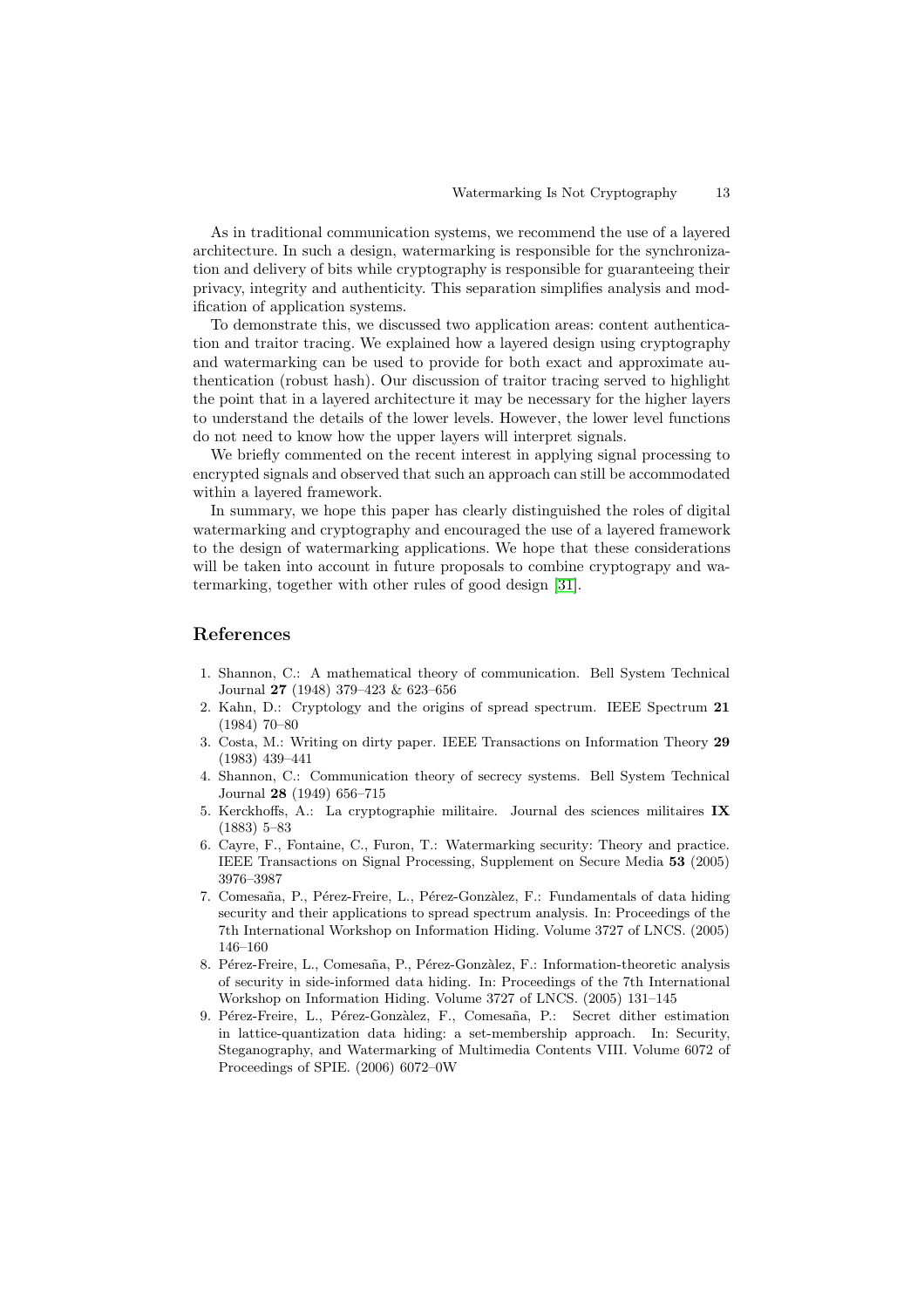- 10. Hartung, F., Girod, B.: Fast public-key watermarking of compressed video. In: IEEE International Conference on Image Processing. Volume I. (1997) 528–531
- 11. Furon, T., Duhamel, P.: An asymmetric public detection watermarking technique. In: Proceedings of the Third Information Hiding Workshop. Volume 1768 of Lecture Notes in Computer Science. (1999) 88–100
- 12. Eggers, J., Su, J., Girod, B.: Public key watermarking by eigenvectors of linear transforms. In: Proceedings of the European Signal Processing Conference. Volume III. (2000)
- 13. Furon, T., Duhamel, P.: An asymmetric watermarking method. IEEE Transactions on Signal Processing, Special Issue on Signal Processing for Data Hiding in Digital Media and Secure Content Delivery **51** (2003) 981–995
- 14. Furon, T., Venturini, I., Duhamel, P.: Unified approach of asymmetric watermarking schemes. In: Security and Watermarking of Multimedia Contents III. Volume 4314 of Proceedings of SPIE. (2001) 269–279
- 15. Miller, M.L.: Is asymmetry watermarking necessary or sufficient? In: Proceedings of European Signal Processing Conference. Volume I. (2002) 292–294
- 16. Zimmermann, H.: OSI reference model the ISO model of architecture for open systems interconnection. IEEE Transactions on Communications **28** (1980) 425– 432
- 17. Kutter, M., Voloshynovskiy, S., Herrigel, A.: Watermark copy attack. In: Security and Watermarking of Multimedia Contents II. Volume 3971 of Proceedings of SPIE. (2000) 371–380
- 18. Boneh, D., Shaw, J.: Collusion secure fingerprinting for digital data. IEEE Transaction on Information Theory **44** (1998) 1897–1905
- 19. Trappe, W., Wu, M., Wang, Z., Liu, K.: Anti-collusion fingerprinting for multimedia. IEEE Transaction on Signal Processing, Special Issue on Signal Processing for Data Hiding in Digital Media and Secure Content Delivery **51** (2003) 1069–1087
- 20. Doërr, G., Dugelay, J.-L.: Security pitfalls of frame-by-frame approaches to video watermarking. IEEE Transactions on Signal Processing, Supplement on Secure Media **52** (2004) 2955–2964
- 21. Lin, E., Delp, E.: Temporal synchronization in video watermarking. IEEE Transactions on Signal Processing, Supplement on Secure Media **52** (2004) 3007–3022
- 22. Harmancı, Ö., Kucukgoz, M., Mıhçak, K.: Temporal synchronization of watermarked video using image hashing. In: Security, Steganography and Watermarking of Multimedia Contents VII. Volume 5681 of Proceedings of SPIE. (2005) 370–380
- 23. Miller, M.L., Doërr, G., Cox, I.J.: Applying informed coding and informed embedding to design a robust, high capacity watermark. IEEE Transactions on Image Processing **13** (2004) 792–807
- 24. Abrardo, A., Barni, M., Pérez-Gonzàlez, F., Mosquera, C.: Trellis-coded rational dither modulation for digital watermarking. In: Proceedings of the 4th International Workshop on Digital Watermarking. Volume 3710 of LNCS. (2005) 351–360
- 25. Fridrich, J., Goljan, M.: Robust hash functions for digital watermarking. In: Proceedings of the International Conference on Information Technology: Coding and Computing. (2000) 178–183
- 26. De Roover, C., De Vleeschouwer, C., Lefèbvre, F., Macq, B.: Robust video hashing based on radial projections of key frames. IEEE Transactions on Signal Processing, Supplement on Secure Media **53** (2005) 4020–4037
- 27. Kozat, S., Venkatesan, R., Mihçak, K.: Robust perceptual image hashing via matrix invariants. In: Proceedings of the IEEE International Conference on Image Processing. Volume V. (2004) 3443–3446